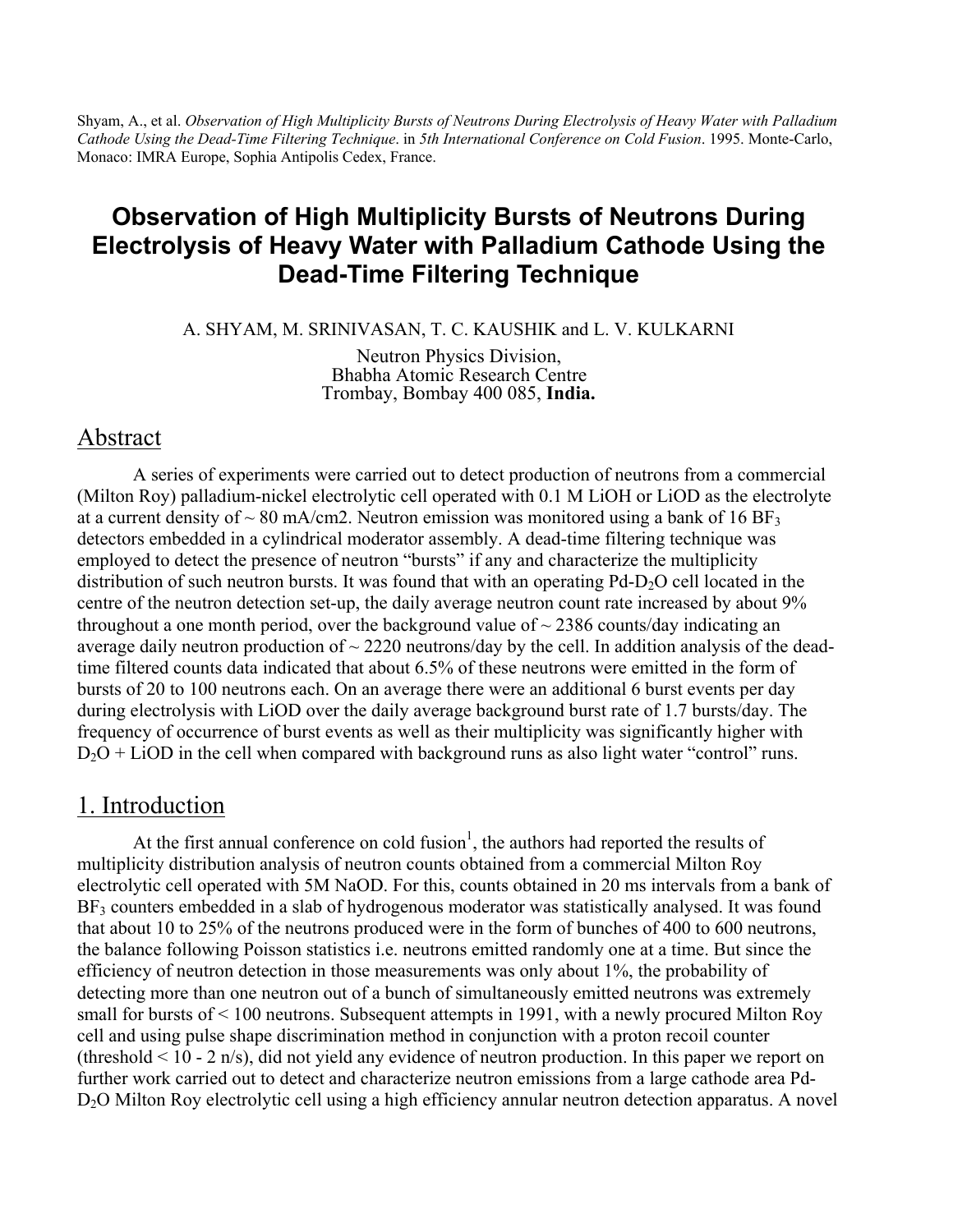dead-time filtering technique (1, 2) was employed this time to monitor and analyze burst neutron emission.

The experiments were carried over a period of two months of which the first 15 days were devoted to background runs i.e. without cell. Electrolysis with LiOD was performed for the next 30 days while LiOH was used in the last 15 days to serve as "control".

# 2. Neutron Detection Set-up

The neutron detection system<sup>3</sup> comprised of a bank of 16 numbers of 50 mm dia, 300 mm  $\log BF_3$  counters embedded in a cylindrical plexiglass moderator assembly which could accommodate the electrolytic cell at its centre. An instantaneous burst of neutrons released into such a system is temporally stretched to a few tens of  $\mu$ s duration in the moderator owing to the statistical time spread inherent in the slowing down process. The detectors were arranged to form three independent channels as shown in Fig. 1. The outputs, from each of the preamplifiers contained in shielded boxes, was fed to spectroscopic amplifiers. A suitable window was selected in the single channel analyzers (SCA) around the peak region of the pulse height spectrum of the amplifier output. The output pulses from the SCA were passed through a dead-time unit to distinguish bunches of pulses within 100 µs of each other, by generating an output corresponding to the first such pulse and rejecting all subsequent pulses arriving during the preset dead-time of 100 µs. The data of six channels, corresponding to direct and dead-time filtered pulses from each of the three detector segments, was counted over 5s intervals and stored continuously by means of a personal computer (PC) controlled scalar.

The neutron monitoring system had an overall detection efficiency of  $\sim$  10% and an average background of  $\sim 0.048\pm0.002$  counts/s (or  $\sim 172$  counts/hr) which was more or less constant over a 15 day period. The preamplifiers and detector connections were hermetically sealed and specially designed to minimize electromagnetic disturbances. The entire set-up, which was located inside a "Faraday cage", did not register any spurious counts even under the high humidity conditions of the Bombay monsoon season.

# 3. Electrolytic Cell and Experimental Protocol

The Milton Roy electrolytic cell consists of 16 numbers of tubular palladium cathodes with a total surface area of  $\sim$  300 cm<sup>2</sup>. A pair of outer and inner nickel tubes serve as anodes. The power supply was used in a constant current (galvanostatic) mode. For each case, the cell was run at a small current density of 20 mA/cm<sup>2</sup> on the first day for "conditioning", followed by operation at about 40 -45 mA/ cm<sup>2</sup> on the 2<sup>nd</sup> day. Thereafter the main electrolysis was carried out at a steady current of ~80 mA/ cm<sup>2</sup>. To compensate for losses due to electrolysis or evaporation,  $D_2O$  or  $H_2O$ , as required, was made up every morning.

### 4. Results and Discussion

Although data from the three segments of counters were recorded separately, prior to analysis, the counts data from all the three channels were summed up. The data of individual segments were used only to check for internal consistency. For each day, the 5s counts were totalized from all the 10,000 intervals. The total direct channel counts for each day for (a) no cell (detector set-up only)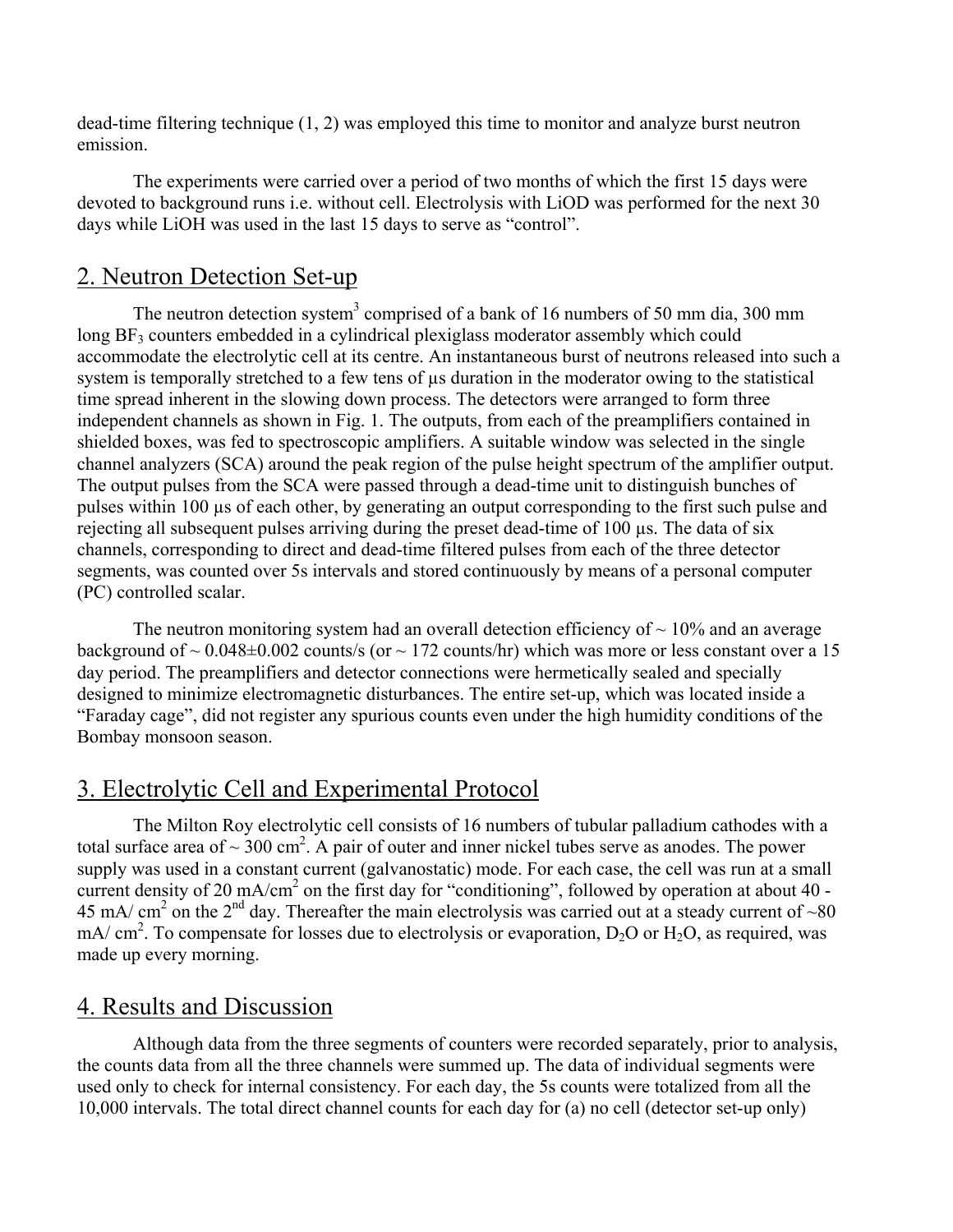case; (b) electrolysis run using  $D_2O + LiOD$  and (c) electrolysis run using  $H_2O + LiOH$  are summarized in Tables l (a) to l (c). The tables also show the frequency distribution of 5s counts for multiplicities up to 8. The frequency distribution expected for a Poisson distribution corresponding to the average background of each experiment, is indicated as  $N_{\text{Pd}}$  at the bottom of the Tables for comparison. The total counts for each day, listed in the last column of the tables, are shown plotted in Fig. 2. It is clearly evident that the average count rate has shifted up significantly during electrolysis with  $LiOD + D<sub>2</sub>O$ , relative to the no cell case. During the experiment with light water however, there is a large variation initially and subsequently the average count rate comes down towards background level by the end of the experiments. The multiplicity distribution of 5s counts, integrated and normalized for a 30 day experimental duration for the three cases, are shown plotted in Fig. 3. While the electrolysis experiments are seen to contain counts with multiplicity of up to 8, the background run has a maximum multiplicity of 5 only.

The characteristics of burst events, obtained from the difference of direct and dead-time filtered counts of a given absolute time interval, are summarized in Tables 2 (a) – 2 (c) for the three sets of experiments. The tables represent the multiplicity distribution of counts obtained in 100 µs intervals following every neutron pulse which managed to trigger the dead-time gate. The data for the case of electrolysis using  $D_2O+LiOD$  solution (Table 2(b)) again shows several instances of high multiplicity burst events. (Data have been appropriately normalised to account for the fact that the duration of the  $D_2O$  experiment was twice that of the other two cases). The effect is more apparent when plotted (see Fig. 4) as day-wise variation of total burst counts, for all the three experiments. It is assumed here that in one 5s interval only one burst occurs (as the overall frequency is very small in comparison to the total numbers of intervals). Fig. 5 shows a plot of the number of events having a given multiplicity of counts per burst in a 100 µs interval over a 30 day period. Here again it is clear that with  $D_2O$  cell and to a lesser extent with  $H_2O$  cell, events with multiplicities as high as 4 to 7 are recorded whereas with background (no cell case) maximum multiplicity of counts observed is only 3.

### 5. Summary and Conclusions

The total neutron counts per day with the D<sub>2</sub>O cell was found to be consistently  $\sim$  9% above the background level. However in the case of the  $H_2O$  experiment, which was conducted immediately after a month long  $D_2O$  run, the average daily count rate was found to steadily decrease to background level (Fig. 2), suggesting that this behaviour can probably be attributed to the slow replacement of D by H, within the Pd cathodes over several days. The frequency distribution of 5s counts was close to Poisson distribution in case of background but contained several large multiplicity events in presence of the  $H_2O$  or  $D_2O$  cells (Fig. 3). Moreover while the background counts did not show even a single count with multiplicity of 4 or more throughout the 15 day period (Table 2(a)), there were several events with multiplicity of 6 and even 7 counts in the 100 µs duration data, in presence of H<sub>2</sub>O or D<sub>2</sub>O cells. On the whole the number of burst events were however very few, the average values being 1.7, 3.8 and 7.6 bursts per day for the cases of background, H2O cell and  $D_2O$  cell respectively.

In the present experiment since the overall neutron detection efficiency was  $\sim 10\%$ , one can say that approximately 10 neutrons are emitted by the electrolytic cell for every neutron detected. Likewise a multiplicity of 4 counts during a 100  $\mu$ s interval implies emission of a burst of roughly 40 neutrons by the cell. Out of the 2608 neutrons detected per day in presence of the Pd-D<sub>2</sub>O cell, after subtracting the background of 2386, the balance of 222 counts/day can be attributed to the cell. Of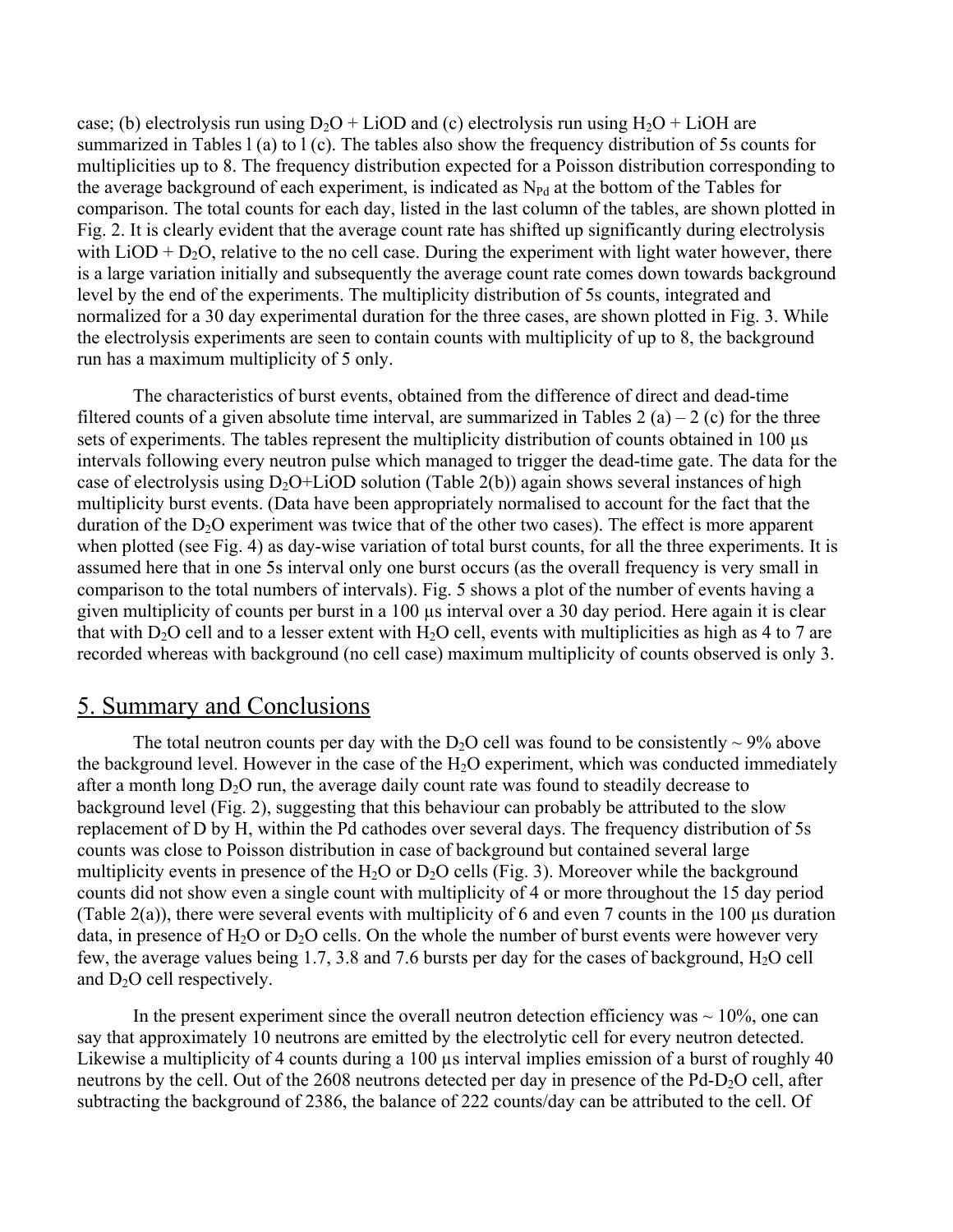this about 14.5 counts per day (see Tables 2 (a) and 2 (b)) can be accounted for by high multiplicity (>20) burst neutron emission. Thus the conclusion from the present series of experiments is that about 6.5% of the neutrons produced by the Milton Roy electrolytic cell can be attributed to high multiplicity (> 20 neutrons/burst) events, and the balance 93.5% is produced either as single neutrons (with Poisson distribution) or with multiplicity of < 20 neutrons.

The present experiment thus once again confirms that a small component of the neutrons emitted by Pd-D<sub>2</sub>O cells is produced in the form of temporally bunched neutrons. Any theoretical explanation of cold fusion must account for this phenomenon also.

## References

- 1. Srinivasan, M., et. al, "Statistical Analysis of Neutron Emission in Cold Fusion Experiments" Proc. First Annual Conf. on Cold Fusion, March 28-31, 1990 Salt Lake City, Utah, USA, p. 175.
- 2. Degwekar, D.G. and Srinivasan, M., "A simple dead time method for measuring the fraction of bunched neutronic emission in cold fusion experiments", Ann. Nucl. Energy 17, 583 (1990).
- 3. Shyam, A., et. al, "Technique to measure small burst of neutrons in presence of background of other radiations and electromagnetic interference", Ind. J. Appl. Phys. **32,** 837 (1994).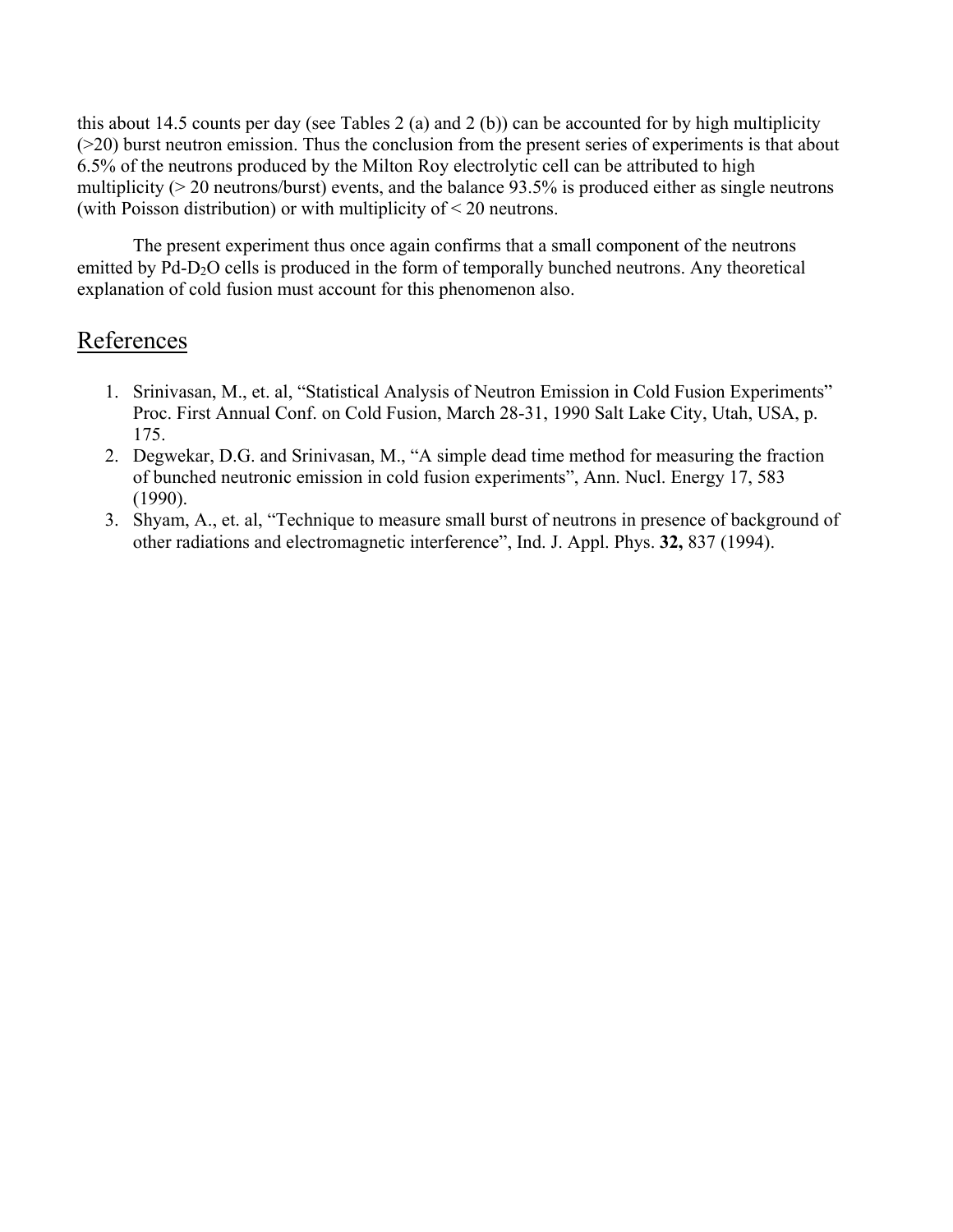

Figure 1. Schematic of Neutron Detection Setup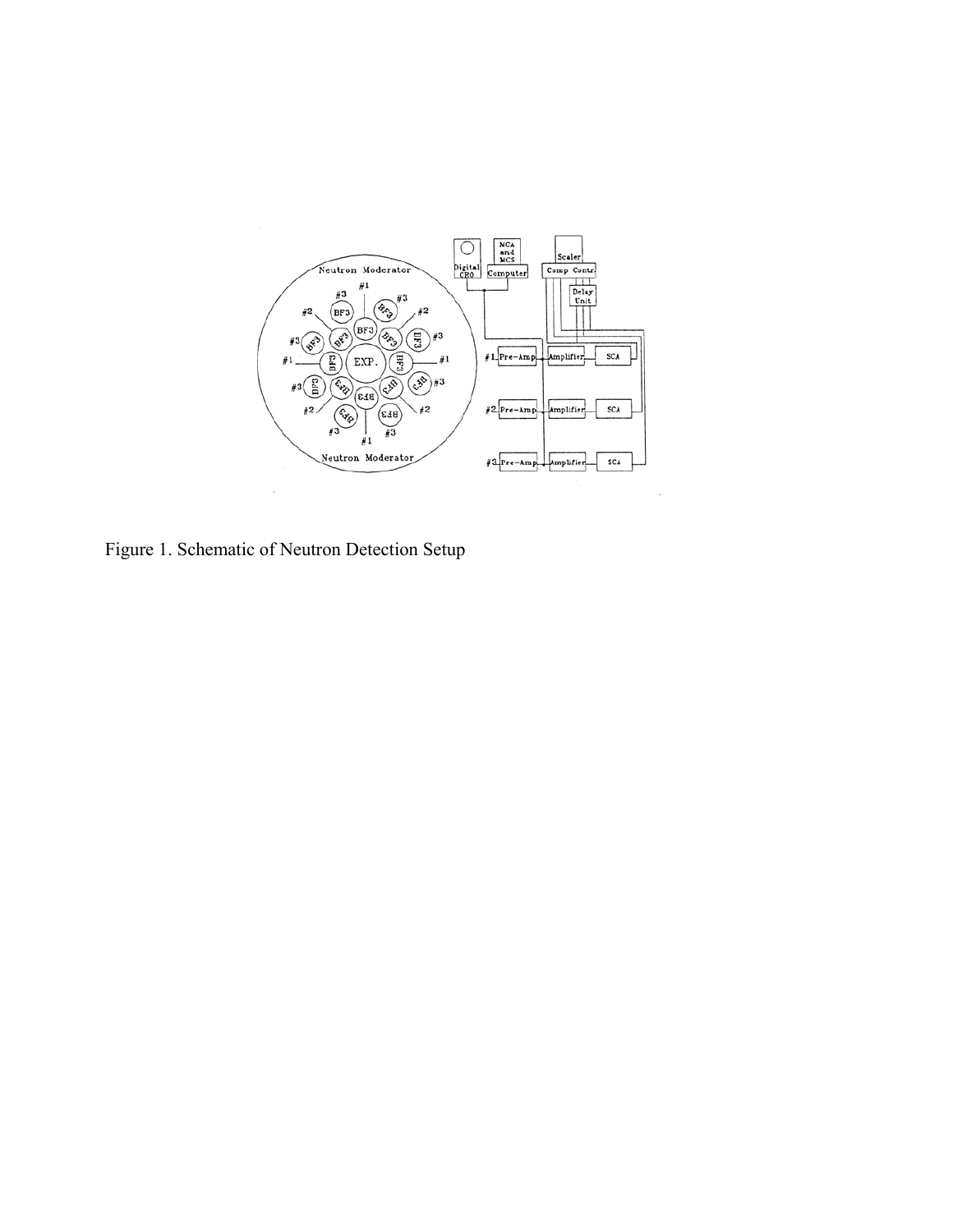

Figure 2. Principle of Burst Neutron Detection Using a Dead-Time Filter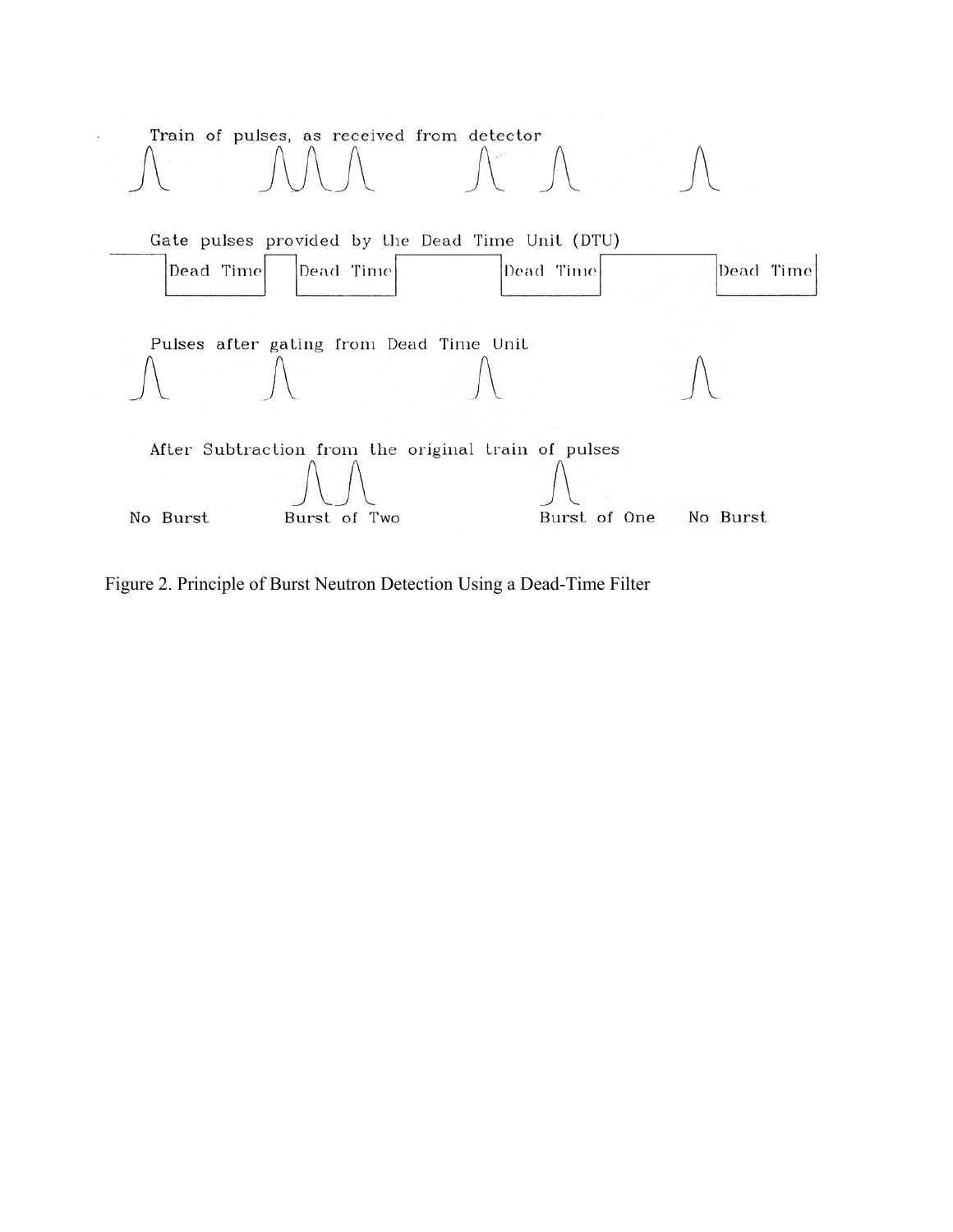

Figure 3. Variation of Total Direct Channel Counts



Figure 4. Frequency Distribution of 5 Sec Counts Integrated (Normalised) Over 30 Day Period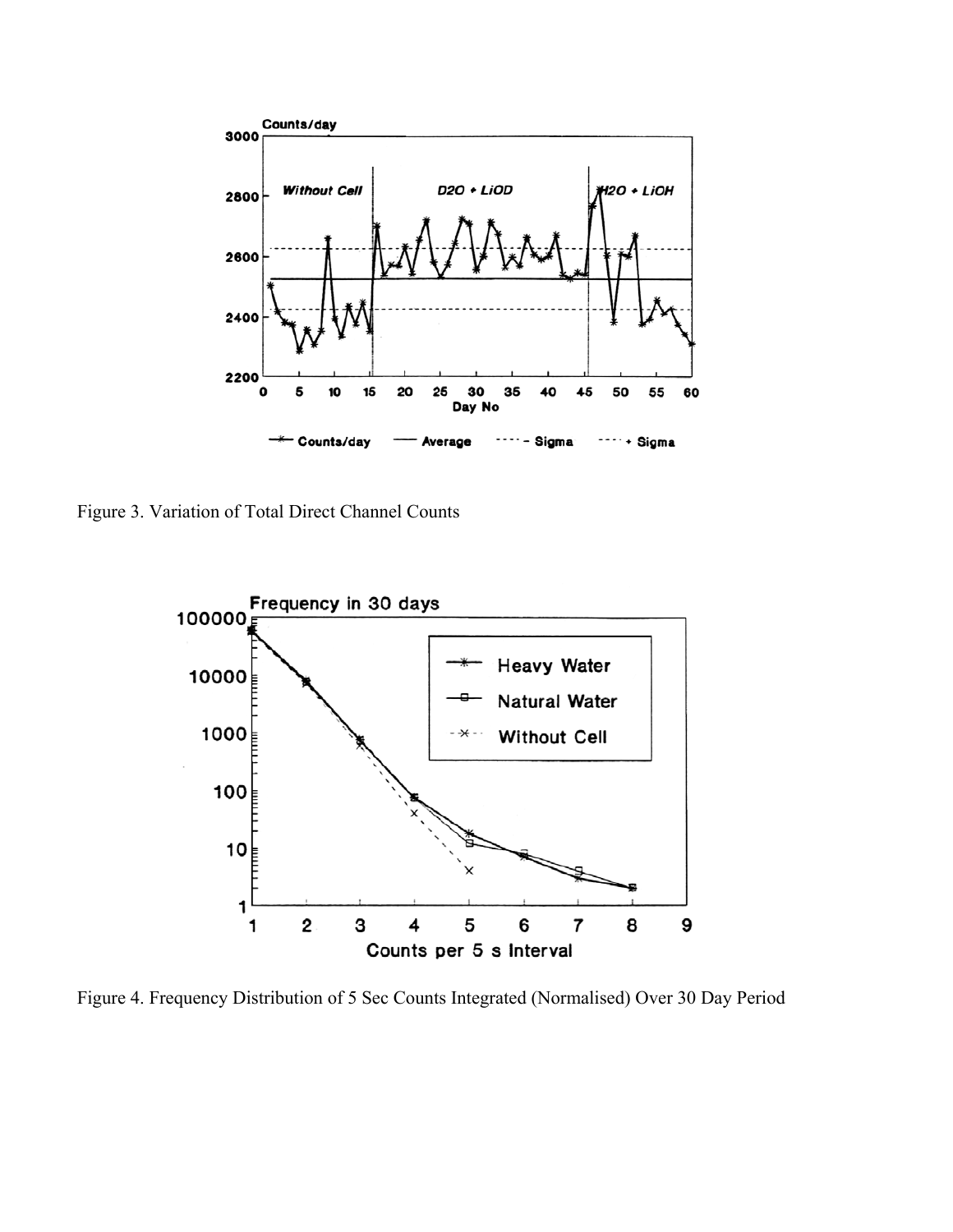

Figure 5. Day-wise Variation of Total Burst Counts



Figure 6. Frequency Distribution of Burst Counts Integrated (Normalised) Over 30 Day Period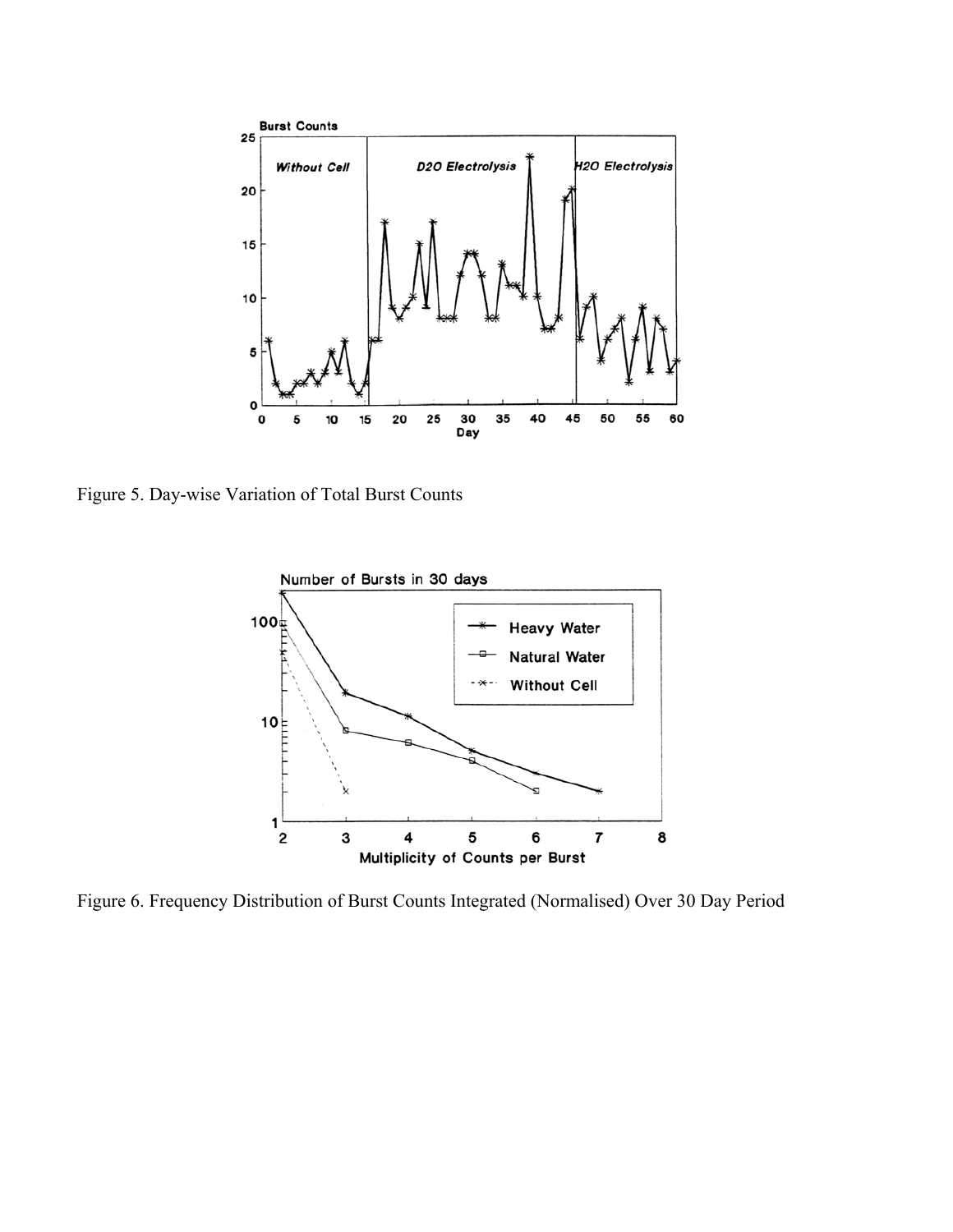### Table 1. Direct Channel 5 sec Counts Data

1 (a): Background (No Cell) Case

| <b>Frequency for Counts in 5 Second Intervals</b> |                    |      |     |      |              |          |          |                  |            |  |
|---------------------------------------------------|--------------------|------|-----|------|--------------|----------|----------|------------------|------------|--|
| Day                                               | 1                  | 2    | 3   | 4    | 5            | 6        | 7        | 8                | <b>Net</b> |  |
| 1                                                 | 2001               | 228  | 16  | 0    | $\theta$     | 0        | $\theta$ | $\boldsymbol{0}$ | 2505       |  |
| 2                                                 | 1877               | 231  | 25  | 1    | 0            | 0        | 0        | 0                | 2418       |  |
| 3                                                 | 1864               | 222  | 23  | 1    | 0            | 0        | $\theta$ | 0                | 2381       |  |
| $\overline{4}$                                    | 1808               | 245  | 20  | 4    | 0            | 0        | 0        | 0                | 2374       |  |
| 5                                                 | 1836               | 195  | 17  | 1    | 1            | $\theta$ | 0        | $\overline{0}$   | 2286       |  |
| 6                                                 | 1800               | 257  | 13  | 1    | $\Omega$     | $\theta$ | 0        | $\theta$         | 2357       |  |
| 7                                                 | 1793               | 222  | 21  | 2    | 0            | 0        | 0        | 0                | 2308       |  |
| 8                                                 | 1816               | 249  | 10  | 2    | 0            | 0        | 0        | 0                | 2352       |  |
| 9                                                 | 2012               | 280  | 30  | 0    | 0            | 0        | 0        | 0                | 2662       |  |
| 10                                                | 1847               | 236  | 21  | 2    | 1            | 0        | 0        | 0                | 2395       |  |
| 11                                                | 1822               | 229  | 18  | 0    | 0            | 0        | 0        | 0                | 2334       |  |
| 12                                                | 1883               | 243  | 20  | 2    | 0            | 0        | 0        | 0                | 2437       |  |
| 13                                                | 1873               | 220  | 19  | 1    | 0            | 0        | 0        | 0                | 2374       |  |
| 14                                                | 1895               | 244  | 21  | 1    | 0            | $\theta$ | $\theta$ | 0                | 2450       |  |
| 15                                                | 1876               | 207  | 18  | 2    | 0            | $\theta$ | 0        | $\overline{0}$   | 2352       |  |
|                                                   | Tot 27803          | 3508 | 292 | 20   | $\mathbf{2}$ | $\bf{0}$ | $\bf{0}$ |                  | 0 35985    |  |
|                                                   | $N_{\rm Pd}$ 28053 | 3415 | 277 | 16.9 | 0.82         | 0.033    | 0.001    | $10^{-4}$        |            |  |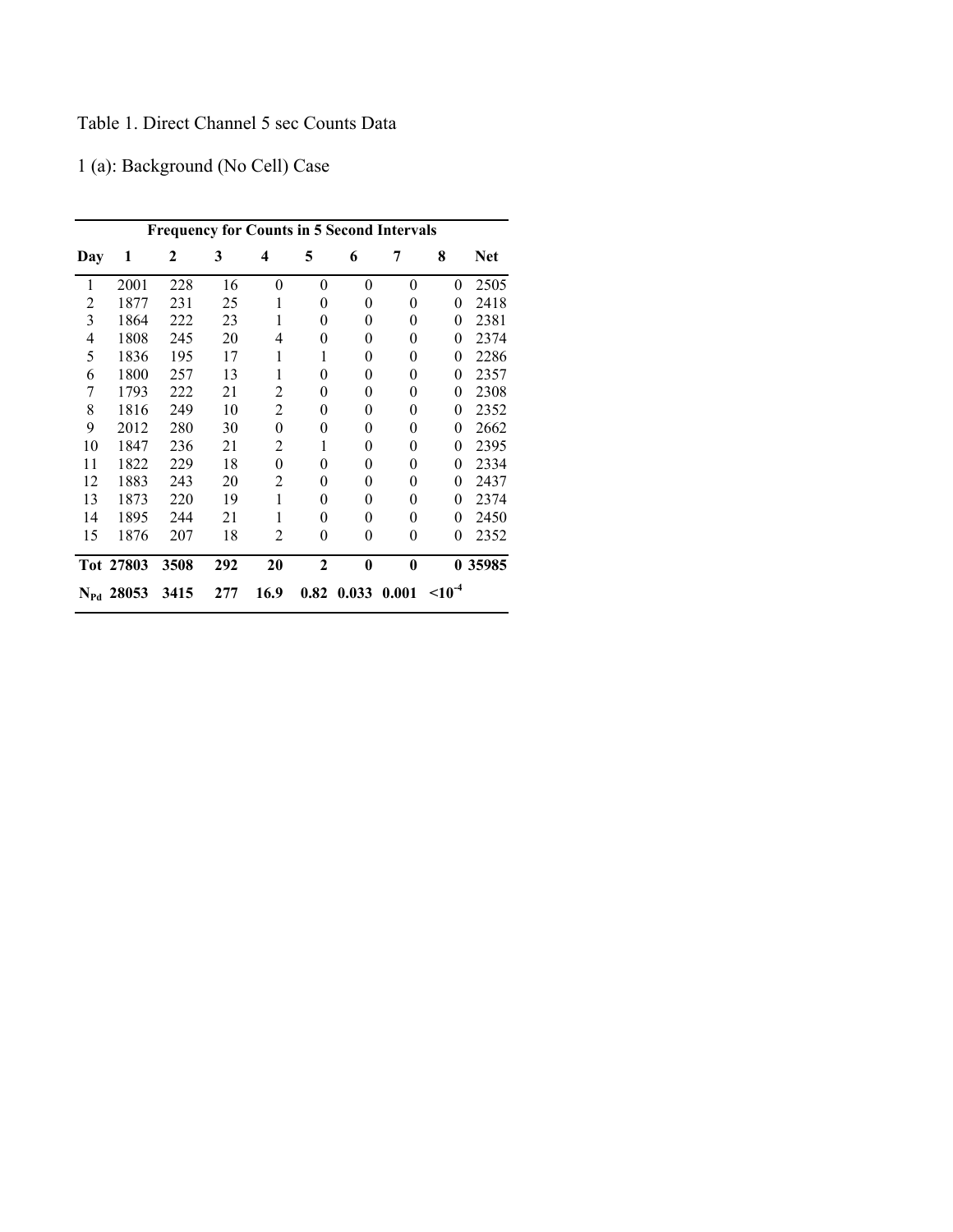1 (b): With  $D_2O + LiOD$ 

| <b>Frequency For Counts in 5 Second Intervals</b> |       |                  |     |                         |                  |                  |                         |                  |              |  |
|---------------------------------------------------|-------|------------------|-----|-------------------------|------------------|------------------|-------------------------|------------------|--------------|--|
| Day                                               | 1     | $\boldsymbol{2}$ | 3   | 4                       | 5                | 6                | 7                       | 8                | <b>Total</b> |  |
| $\mathbf{1}$                                      | 2049  | 280              | 27  | $\overline{c}$          | $\mathbf{1}$     | $\mathbf{0}$     | $\boldsymbol{0}$        | $\overline{0}$   | 2703         |  |
| $\overline{c}$                                    | 1948  | 254              | 26  | $\mathbf{1}$            | $\boldsymbol{0}$ | $\boldsymbol{0}$ | $\boldsymbol{0}$        | $\boldsymbol{0}$ | 2538         |  |
| $\overline{\mathbf{3}}$                           | 1978  | 255              | 24  | 3                       | $\boldsymbol{0}$ | $\boldsymbol{0}$ | $\boldsymbol{0}$        | $\boldsymbol{0}$ | 2572         |  |
| $\overline{4}$                                    | 1973  | 259              | 22  | 3                       | $\boldsymbol{0}$ | $\boldsymbol{0}$ | $\boldsymbol{0}$        | $\boldsymbol{0}$ | 2569         |  |
| 5                                                 | 2029  | 261              | 26  | $\,1$                   | $\boldsymbol{0}$ | $\boldsymbol{0}$ | $\boldsymbol{0}$        | $\boldsymbol{0}$ | 2633         |  |
| 6                                                 | 1981  | 235              | 28  | $\overline{c}$          | $\boldsymbol{0}$ | $\boldsymbol{0}$ | $\boldsymbol{0}$        | $\boldsymbol{0}$ | 2543         |  |
| $\overline{7}$                                    | 2037  | 255              | 22  | 9                       | $\boldsymbol{0}$ | $\mathbf{1}$     | $\boldsymbol{0}$        | $\boldsymbol{0}$ | 2655         |  |
| 8                                                 | 2051  | 277              | 31  | 3                       | $\boldsymbol{0}$ | $\overline{c}$   | $\mathbf{0}$            | $\boldsymbol{0}$ | 2722         |  |
| 9                                                 | 1970  | 255              | 31  | $\overline{c}$          | $\boldsymbol{0}$ | $\boldsymbol{0}$ | $\boldsymbol{0}$        | $\boldsymbol{0}$ | 2581         |  |
| 10                                                | 1982  | 237              | 21  | 3                       | $\boldsymbol{0}$ | $\overline{0}$   | $\boldsymbol{0}$        | $\boldsymbol{0}$ | 2531         |  |
| 11                                                | 1970  | 256              | 18  | $\overline{c}$          | 3                | $\mathbf{1}$     | $\mathbf{1}$            | $\boldsymbol{0}$ | 2572         |  |
| 12                                                | 1980  | 275              | 28  | 5                       | $\overline{2}$   | $\overline{0}$   | $\mathbf{0}$            | $\boldsymbol{0}$ | 2644         |  |
| 13                                                | 1986  | 331              | 24  | $\mathbf{1}$            | $\boldsymbol{0}$ | $\boldsymbol{0}$ | $\boldsymbol{0}$        | $\overline{0}$   | 2724         |  |
| 14                                                | 2029  | 284              | 32  | $\overline{0}$          | 3                | $\overline{0}$   | $\mathbf{0}$            | $\boldsymbol{0}$ | 2708         |  |
| 15                                                | 1996  | 245              | 19  | $\overline{2}$          | $\mathbf{1}$     | $\boldsymbol{0}$ | $\boldsymbol{0}$        | $\boldsymbol{0}$ | 2556         |  |
| 16                                                | 1976  | 269              | 22  | $\overline{2}$          | $\mathbf{1}$     | $\overline{0}$   | $\boldsymbol{0}$        | $\mathbf{1}$     | 2601         |  |
| 17                                                | 2052  | 276              | 29  | $\,1$                   | $\mathbf{1}$     | $\mathbf{1}$     | $\mathbf{1}$            | $\boldsymbol{0}$ | 2713         |  |
| 18                                                | 1996  | 287              | 28  | 5                       | $\overline{0}$   | $\overline{0}$   | $\boldsymbol{0}$        | $\boldsymbol{0}$ | 2674         |  |
| 19                                                | 1957  | 273              | 17  | $\mathbf{1}$            | $\mathbf{1}$     | $\boldsymbol{0}$ | $\boldsymbol{0}$        | $\boldsymbol{0}$ | 2563         |  |
| 20                                                | 1974  | 257              | 32  | $\overline{c}$          | $\overline{0}$   | 1                | $\boldsymbol{0}$        | $\boldsymbol{0}$ | 2598         |  |
| 21                                                | 1982  | 248              | 22  | 6                       | $\boldsymbol{0}$ | $\overline{0}$   | $\boldsymbol{0}$        | $\boldsymbol{0}$ | 2568         |  |
| 22                                                | 2009  | 274              | 30  | $\overline{4}$          | $\boldsymbol{0}$ | $\boldsymbol{0}$ | $\boldsymbol{0}$        | $\boldsymbol{0}$ | 2663         |  |
| 23                                                | 2041  | 262              | 12  | $\mathbf{0}$            | $\mathbf{1}$     | $\boldsymbol{0}$ | $\boldsymbol{0}$        | $\boldsymbol{0}$ | 2606         |  |
| 24                                                | 1930  | 278              | 32  | $\overline{c}$          | $\boldsymbol{0}$ | $\boldsymbol{0}$ | $\boldsymbol{0}$        | $\boldsymbol{0}$ | 2590         |  |
| 25                                                | 1987  | 261              | 27  | $\overline{\mathbf{3}}$ | $\boldsymbol{0}$ | $\overline{0}$   | $\boldsymbol{0}$        | $\boldsymbol{0}$ | 2602         |  |
| 26                                                | 1983  | 278              | 29  | $\overline{4}$          | 3                | $\mathbf{1}$     | $\boldsymbol{0}$        | $\mathbf{1}$     | 2671         |  |
| 27                                                | 1937  | 269              | 20  | $\mathbf{1}$            | $\overline{0}$   | $\overline{0}$   | $\boldsymbol{0}$        | $\boldsymbol{0}$ | 2539         |  |
| 28                                                | 1938  | 243              | 28  | 5                       | $\boldsymbol{0}$ | $\boldsymbol{0}$ | $\boldsymbol{0}$        | $\boldsymbol{0}$ | 2528         |  |
| 29                                                | 1935  | 266              | 25  | $\mathbf{1}$            | $\boldsymbol{0}$ | $\boldsymbol{0}$ | $\boldsymbol{0}$        | $\boldsymbol{0}$ | 2546         |  |
| 30                                                | 1914  | 277              | 20  | $\mathbf{1}$            | $\mathbf{1}$     | $\boldsymbol{0}$ | $\mathbf{1}$            | $\overline{0}$   | 2540         |  |
| Tot.                                              | 59570 | 7977             | 752 | 77                      | 18               | $\overline{7}$   | $\overline{\mathbf{3}}$ | $\mathbf{2}$     | 78253        |  |
| $\mathbf{N}_{\text{Pd}}$                          | 59966 | 7981             | 708 | 47.1                    | 2.51             |                  | $0.113$ $0.004$         | $< 10^{-4}$      |              |  |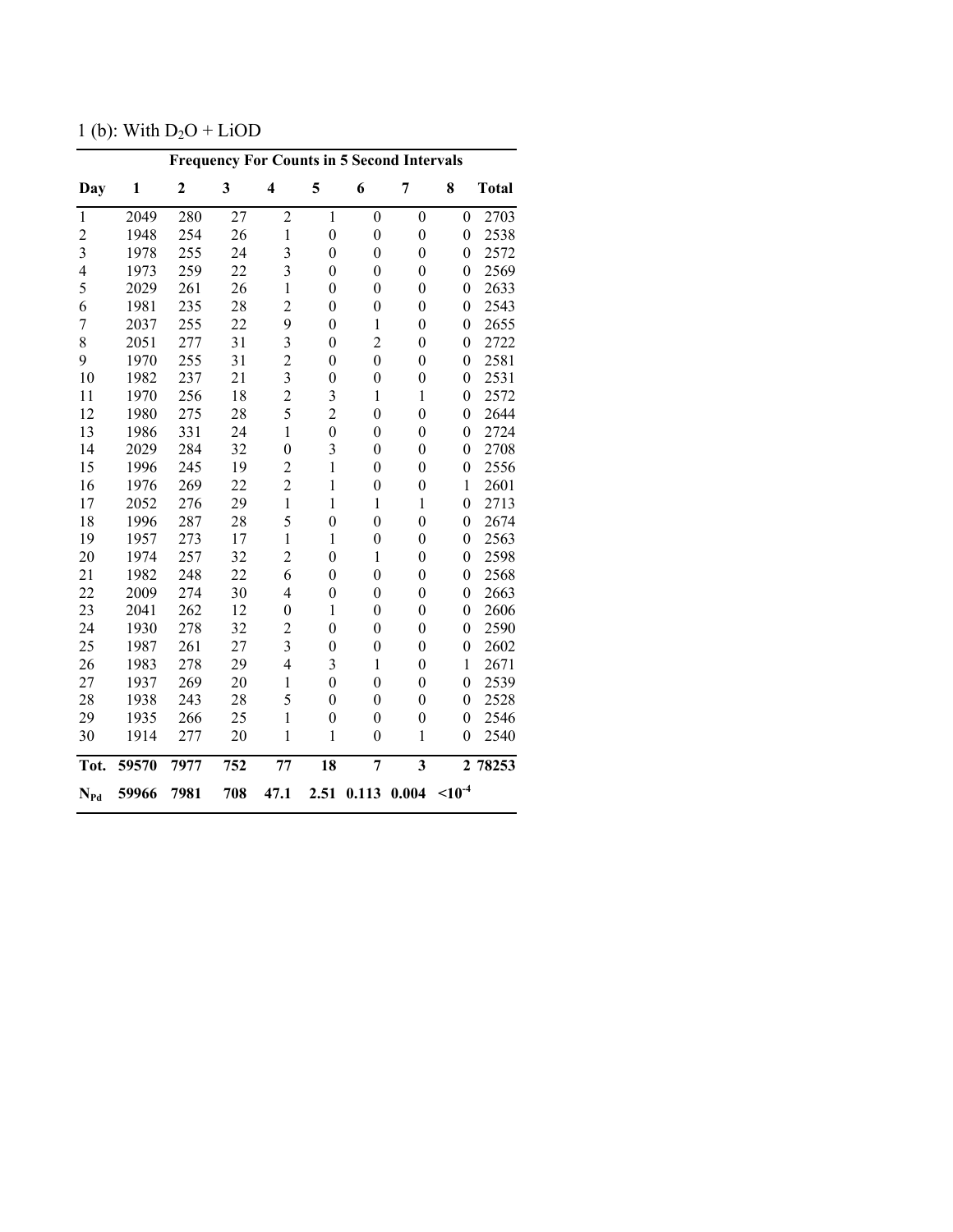1 (c): With  $H_2O + LiOD$ 

|              | <b>Frequency For Counts in 5 Second Intervals</b> |      |     |          |                |                |                |           |            |  |
|--------------|---------------------------------------------------|------|-----|----------|----------------|----------------|----------------|-----------|------------|--|
| Day          | 1                                                 | 2    | 3   | 4        | 5              | 6              | 7              | 8         | <b>Net</b> |  |
| $\mathbf{1}$ | 2082                                              | 302  | 26  | $\theta$ | 1              | $\theta$       | $\theta$       | $\theta$  | 2769       |  |
| 2            | 2100                                              | 301  | 32  | 4        | 2              | 0              | 0              | 0         | 2824       |  |
| 3            | 1996                                              | 242  | 35  | 3        | $\theta$       | $\theta$       | 1              | 0         | 2604       |  |
| 4            | 1836                                              | 246  | 17  | 1        | $\overline{0}$ | 0              | 0              | $\theta$  | 2383       |  |
| 5            | 2020                                              | 249  | 31  | 0        | 0              | $\overline{0}$ | 0              | 0         | 2611       |  |
| 6            | 1930                                              | 285  | 30  | 3        | 0              | 0              | 0              | 0         | 2602       |  |
| 7            | 2024                                              | 271  | 27  | 6        | 0              | 0              | $\theta$       | $\theta$  | 2671       |  |
| 8            | 1894                                              | 208  | 18  | 3        | 0              | $\theta$       | $\theta$       | $\theta$  | 2376       |  |
| 9            | 1836                                              | 226  | 22  | 6        | 0              | 1              | $\overline{0}$ | 1         | 2392       |  |
| 10           | 1824                                              | 277  | 23  | 1        | 0              | 1              | $\theta$       | 0         | 2457       |  |
| 11           | 1895                                              | 223  | 22  | 1        | 0              | 0              | 0              | 0         | 2411       |  |
| 12           | 1913                                              | 220  | 19  | 3        | 0              | 0              | 1              | 0         | 2429       |  |
| 13           | 1867                                              | 223  | 17  | 1        | 0              | 1              | $\theta$       | 0         | 2374       |  |
| 14           | 1822                                              | 225  | 21  | 2        | $\overline{0}$ | 0              | $\theta$       | $\theta$  | 2343       |  |
| 15           | 1839                                              | 195  | 16  | 3        | 3              | 1              | 0              | 0         | 2310       |  |
|              | Tot. 28878                                        | 3693 | 356 | 37       | 6              | 4              | 2              |           | 1 37556    |  |
| $N_{Pd}$     | 29089                                             | 3716 | 316 | 20.2     | 1.033          | 0.044          | 0.002          | $10^{-4}$ |            |  |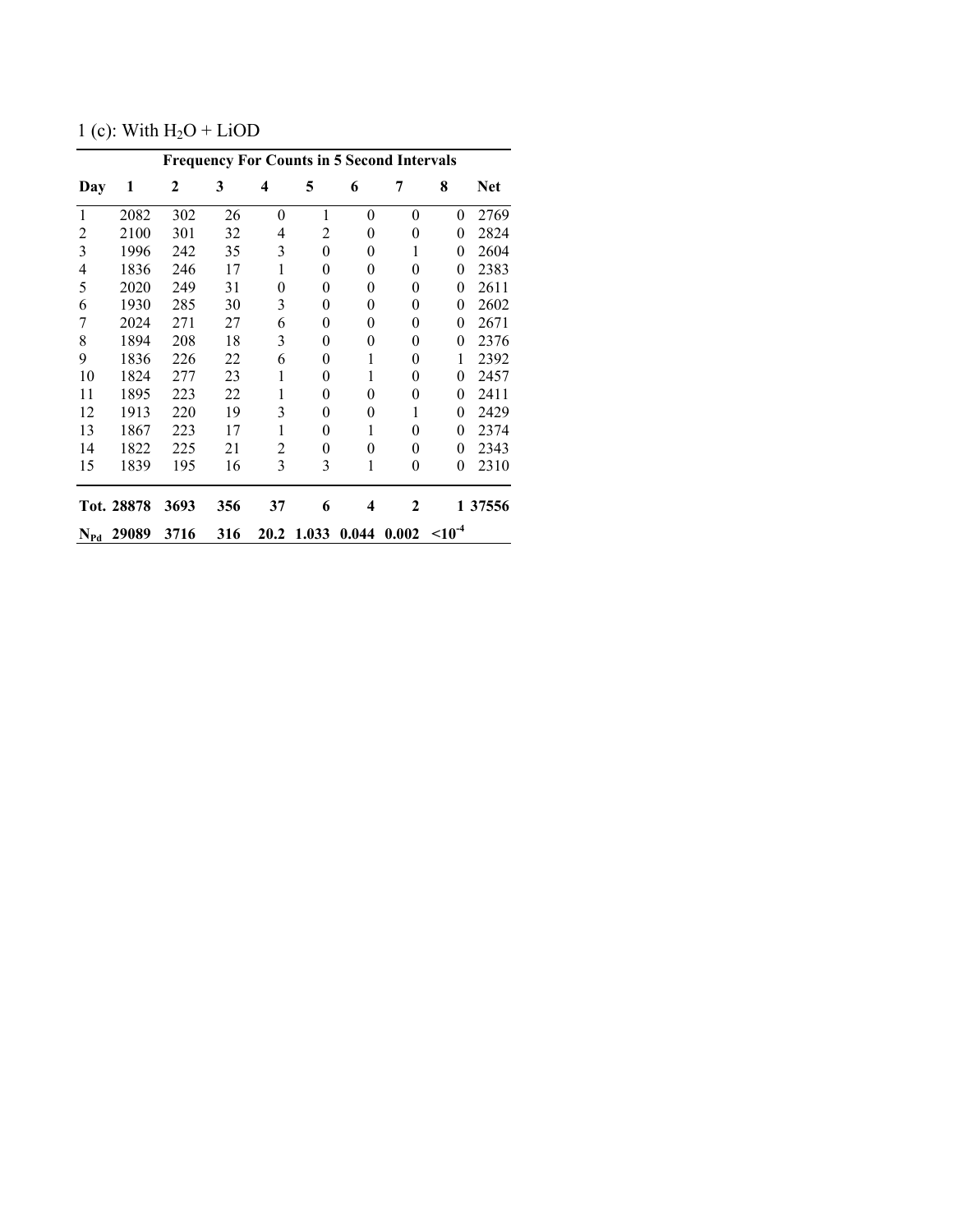Table 2. Burst Counts Data for 100 µs Intervals

2 (a): Only Counters, No Cell

| <b>Frequency for Burst Counts</b> |                |          |   |   |   |          |                |  |
|-----------------------------------|----------------|----------|---|---|---|----------|----------------|--|
| Day                               | $\overline{2}$ | 3        | 4 | 5 | 6 | 7        | <b>Total</b>   |  |
| 1                                 | 5              | $\theta$ | 0 | 0 | 0 | 0        | 10             |  |
| 2                                 |                | 0        |   | 0 | 0 | 0        | 2              |  |
| 3                                 | 0              | 0        | 0 | 0 | 0 | 0        | 0              |  |
| 4                                 | 0              | 0        |   | 0 | 0 | 0        | 0              |  |
| 5                                 |                | 0        | 0 | 0 | 0 | 0        | 2              |  |
| 6                                 |                | 0        |   | 0 | 0 | 0        | 2              |  |
| 7                                 | 2              | 0        |   | 0 | 0 | 0        | 4              |  |
| 8                                 | 1              | 0        | 0 | 0 | 0 | 0        | $\overline{c}$ |  |
| 9                                 | 2              | 0        |   | 0 | 0 | 0        | 4              |  |
| 10                                | 4              | 0        | 0 | 0 | 0 | 0        | 8              |  |
| 11                                | 2              | 0        |   | 0 | 0 |          | 4              |  |
| 12                                | 3              | 1        |   | 0 | 0 | 0        | 9              |  |
| 13                                | 1              | 0        | 0 | 0 | 0 | 0        | 2              |  |
| 14                                | 0              | 0        | 0 | 0 | 0 | 0        | 0              |  |
| 15                                | 1              | 0        | 0 | 0 | 0 | 0        | 2              |  |
| Tot.                              | 24             | 1        | 0 | 0 | 0 | $\bf{0}$ | 51             |  |

**Total Number of Bursts 25 Average Number of Bursts/day 1.7**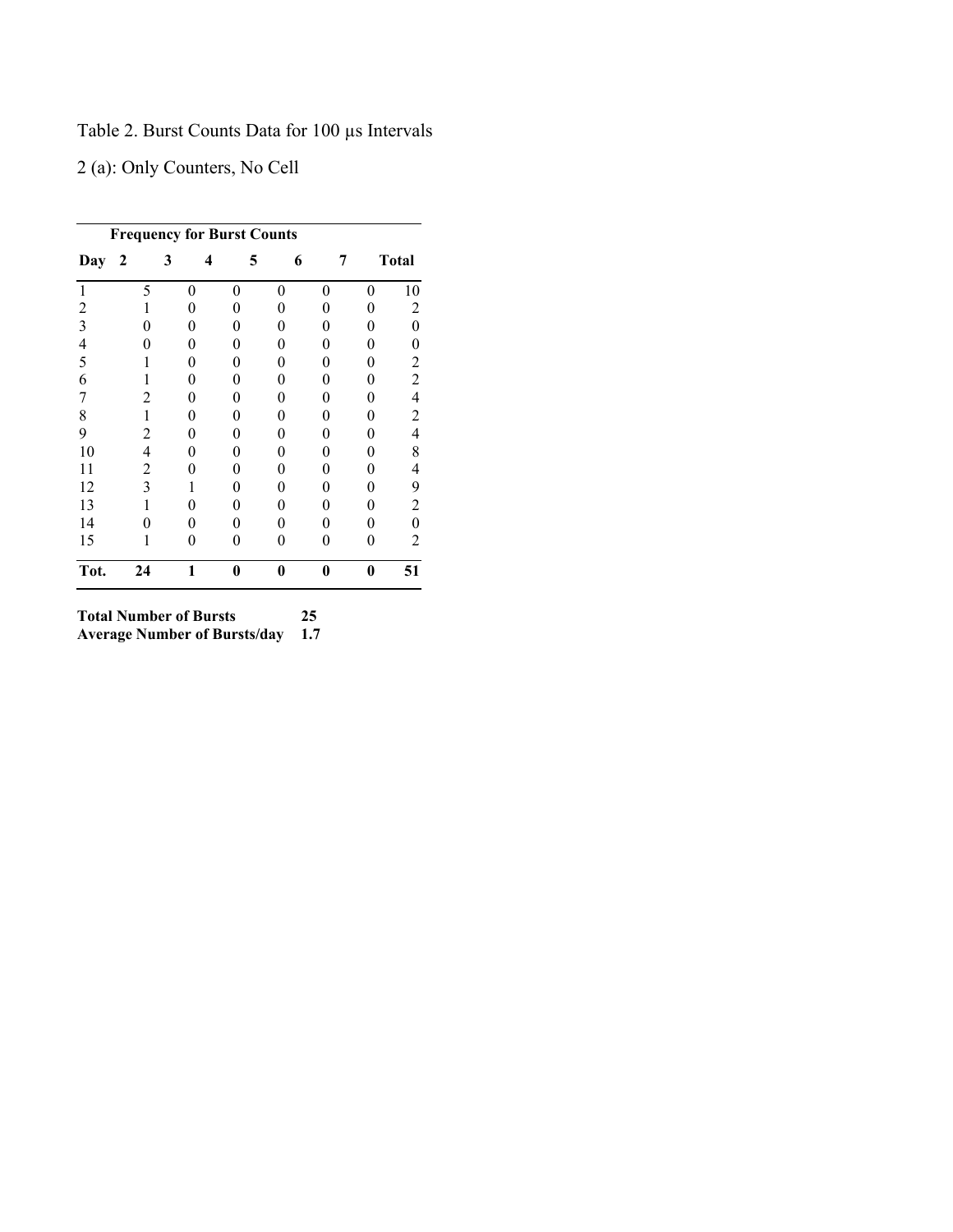### 2 (b): With  $D_2O + LiOD$

| <b>Frequency For Burst Counts</b> |                         |                  |                         |                  |                         |                  |         |  |  |
|-----------------------------------|-------------------------|------------------|-------------------------|------------------|-------------------------|------------------|---------|--|--|
| Day                               | $\overline{c}$          | 3                | $\overline{\mathbf{4}}$ | 5                | 6                       |                  | 7 Total |  |  |
| $\mathbf{1}$                      | $\overline{\mathbf{3}}$ | $\mathbf{1}$     | $\overline{0}$          | $\overline{0}$   | $\overline{0}$          | $\boldsymbol{0}$ | 9       |  |  |
| $\overline{c}$                    | 5                       | $\overline{0}$   | $\boldsymbol{0}$        | $\boldsymbol{0}$ | $\boldsymbol{0}$        | $\boldsymbol{0}$ | 10      |  |  |
| $\overline{\mathbf{3}}$           | 3                       | $\overline{c}$   | $\mathbf{1}$            | $\overline{0}$   | $\overline{0}$          | $\mathbf{1}$     | 23      |  |  |
| $\overline{4}$                    | 6                       | $\mathbf{1}$     | $\overline{0}$          | $\boldsymbol{0}$ | $\boldsymbol{0}$        | $\overline{0}$   | 15      |  |  |
| 5                                 | $\overline{7}$          | $\boldsymbol{0}$ | $\boldsymbol{0}$        | $\boldsymbol{0}$ | $\boldsymbol{0}$        | $\boldsymbol{0}$ | 14      |  |  |
| 6                                 | 8                       | $\boldsymbol{0}$ | $\overline{0}$          | $\overline{0}$   | $\boldsymbol{0}$        | $\boldsymbol{0}$ | 16      |  |  |
| $\overline{7}$                    | 3                       | $\overline{0}$   | $\overline{c}$          | $\overline{0}$   | $\overline{0}$          | $\overline{0}$   | 14      |  |  |
| 8                                 | $\overline{3}$          | $\overline{0}$   | $\overline{c}$          | $\overline{0}$   | $\mathbf{1}$            | $\overline{0}$   | 20      |  |  |
| 9                                 | 8                       | $\overline{0}$   | $\overline{0}$          | $\overline{0}$   | $\overline{0}$          | $\overline{0}$   | 16      |  |  |
| 10                                | 6                       | $\mathbf{1}$     | $\overline{0}$          | $\overline{c}$   | $\overline{0}$          | $\overline{0}$   | 20      |  |  |
| 11                                | 5                       | $\mathbf{1}$     | $\overline{0}$          | $\overline{0}$   | $\boldsymbol{0}$        | $\boldsymbol{0}$ | 13      |  |  |
| 12                                | 7                       | $\overline{0}$   | $\overline{0}$          | $\overline{0}$   | $\overline{0}$          | $\boldsymbol{0}$ | 14      |  |  |
| 13                                | $\overline{4}$          | $\overline{0}$   | $\mathbf{1}$            | $\boldsymbol{0}$ | $\overline{0}$          | $\boldsymbol{0}$ | 12      |  |  |
| 14                                | 11                      | $\boldsymbol{0}$ | $\overline{0}$          | $\boldsymbol{0}$ | $\boldsymbol{0}$        | $\boldsymbol{0}$ | 22      |  |  |
| 15                                | 9                       | $\boldsymbol{0}$ | $\boldsymbol{0}$        | $\mathbf{1}$     | $\boldsymbol{0}$        | $\boldsymbol{0}$ | 23      |  |  |
| 16                                | 5                       | $\overline{c}$   | $\overline{0}$          | $\mathbf{1}$     | $\boldsymbol{0}$        | $\boldsymbol{0}$ | 21      |  |  |
| 17                                | 6                       | $\overline{0}$   | $\overline{0}$          | $\overline{0}$   | $\,1$                   | $\boldsymbol{0}$ | 18      |  |  |
| 18                                | 5                       | $\mathbf{1}$     | $\overline{0}$          | $\overline{0}$   | $\overline{0}$          | $\overline{0}$   | 13      |  |  |
| 19                                | 5                       | $\mathbf{1}$     | $\overline{0}$          | $\overline{0}$   | $\overline{0}$          | $\overline{0}$   | 13      |  |  |
| 20                                | 10                      | $\mathbf{1}$     | $\overline{0}$          | $\overline{0}$   | $\overline{0}$          | $\boldsymbol{0}$ | 23      |  |  |
| 21                                | $\overline{4}$          | 3                | $\overline{0}$          | $\overline{0}$   | $\overline{0}$          | $\overline{0}$   | 17      |  |  |
| 22                                | 8                       | $\mathbf{1}$     | $\overline{0}$          | $\boldsymbol{0}$ | $\overline{0}$          | $\boldsymbol{0}$ | 19      |  |  |
| 23                                | $\overline{4}$          | $\mathbf{1}$     | $\mathbf{1}$            | $\boldsymbol{0}$ | $\boldsymbol{0}$        | $\boldsymbol{0}$ | 15      |  |  |
| 24                                | 8                       | $\mathbf{1}$     | $\mathbf{1}$            | $\mathbf{1}$     | $\,1$                   | $\boldsymbol{0}$ | 34      |  |  |
| 25                                | 6                       | $\overline{0}$   | $\mathbf{1}$            | $\boldsymbol{0}$ | $\overline{0}$          | $\boldsymbol{0}$ | 16      |  |  |
| 26                                | 6                       | $\boldsymbol{0}$ | $\overline{0}$          | $\boldsymbol{0}$ | $\boldsymbol{0}$        | $\boldsymbol{0}$ | 12      |  |  |
| 27                                | 6                       | $\overline{0}$   | $\overline{0}$          | $\overline{0}$   | $\overline{0}$          | $\boldsymbol{0}$ | 12      |  |  |
| 28                                | $\overline{4}$          | $\overline{0}$   | $\mathbf{1}$            | $\overline{0}$   | $\overline{0}$          | $\overline{0}$   | 12      |  |  |
| 29                                | 13                      | $\mathbf{1}$     | $\mathbf{1}$            | $\overline{0}$   | $\boldsymbol{0}$        | $\boldsymbol{0}$ | 33      |  |  |
| 30                                | 11                      | $\mathbf{1}$     | $\overline{0}$          | $\boldsymbol{0}$ | $\overline{0}$          | $\mathbf{1}$     | 25      |  |  |
| Tot.                              | 189                     | 19               | 11                      | 5                | $\overline{\mathbf{3}}$ | $\overline{2}$   | 529     |  |  |

**Total Number of Bursts 229 Average Number of Bursts/day 7.6**